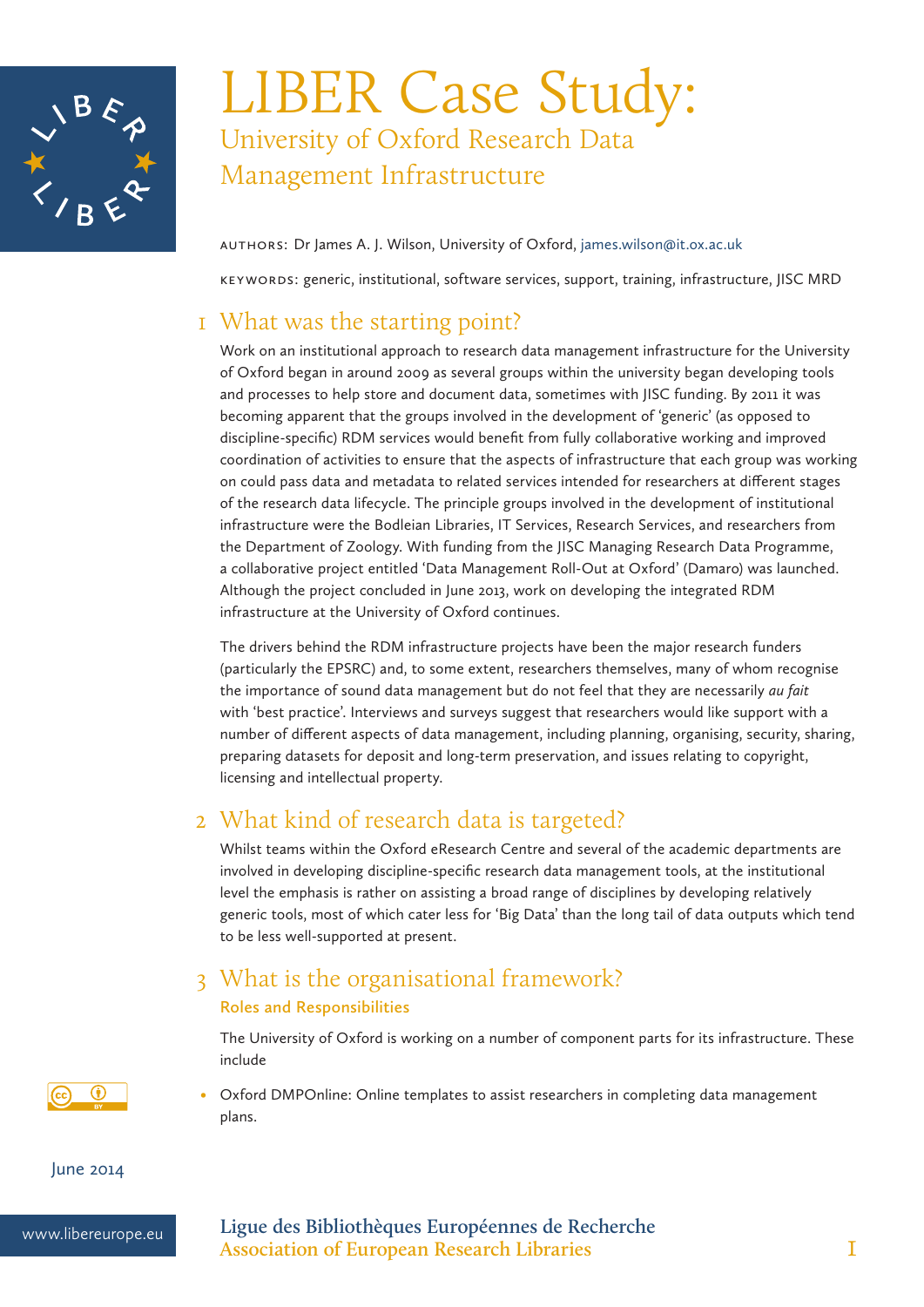

- DataStage: Open source software enabling research groups to set up shared drives with different levels of access for collaborators. DataStage facilitates the deposit of data (with accompanying metadata) into ORA Data and other data repositories.
- The Online Research Database Service (ORDS): An in-development cloud-hosted service enabling researchers to collaboratively create, edit, and share relational databases. Subsets of databases can be published and cited. Again, the system facilitates the deposit of data (with metadata) in ORA Data and other data repositories.
- ORA Data: ORA Data (Oxford University Research Archive Data) consists of two elements, a data archive and a data finding tool. The data archive provides a long-term home for research data created by researchers at Oxford for which more appropriate subject-specific repositories are not available. DOIs will be assigned to data deposited in the Archive. The data finder tool consists of a catalogue of research data produced at Oxford, whether hosted in ORA Data or elsewhere. It can harvest metadata from external sources and includes a data-deposit interface where researchers can enter or edit metadata manually.

In all of the above cases the software is either mature or close to reaching the point at which it can be launched as a service. Some of the services, e.g. ORA Data are already running in a limited mode. Service staffing and support are not yet secure. Besides centrally-provided services, researchers already use a wide range of externally provided software and services to manage their data, and many disciplines have national or international data repositories where they can deposit data. The University is looking to broaden awareness of these and integrate systems where possible.

Besides developing software, the University has also been developing support and advisory services. These include a central RDM website for the University, intended as a first port of call for researchers wishing to learn more about research data management (http://researchdata. ox.ac.uk), and a new cross-departmental advisory service staffed by members of IT Services, Research Services, Bodleian Libraries, and the Oxford e-Research Centre.

It became apparent fairly early in our information-gathering exercises that expertise in the various aspects of research data management is distributed between the main support departments (Research Services, IT Services, and the Bodleian Libraries) and the academic departments and faculties. Few, if any, staff have a great deal of confidence offering advice relating to all phases of the research data lifecycle, although many individuals have some degree of expertise in particular aspects of research data management.

A researcher survey that we ran indicated that researchers have very varied expectations regarding who they should turn to for advice relating to research data management. Asked where they would go to find information about research data management, the most common responses were IT Services, departmental staff, and fellow researchers, but even IT Services was specified by fewer than a quarter of those who hazarded a response.

Oxford is therefore taking the approach that the institution should offer a clear and wellpublicised single point of contact for researchers with queries relating to research data management, but those tasked with monitoring the email address will then pass on any queries that they cannot straightforwardly address themselves to individuals with the appropriate expertise in whichever department they may be based. The single point of contact enables the institution to track common questions and prepare FAQs and other materials for the University's RDM web pages. A 'directory of expertise' has been set up to record who within the University can help with different types of enquiry, and a mailing list is used to discuss new or unusual issues.

Besides advice, Oxford is also developing software services to support RDM. The model we are considering regarding supporting and maintaining these is that services relating to the planning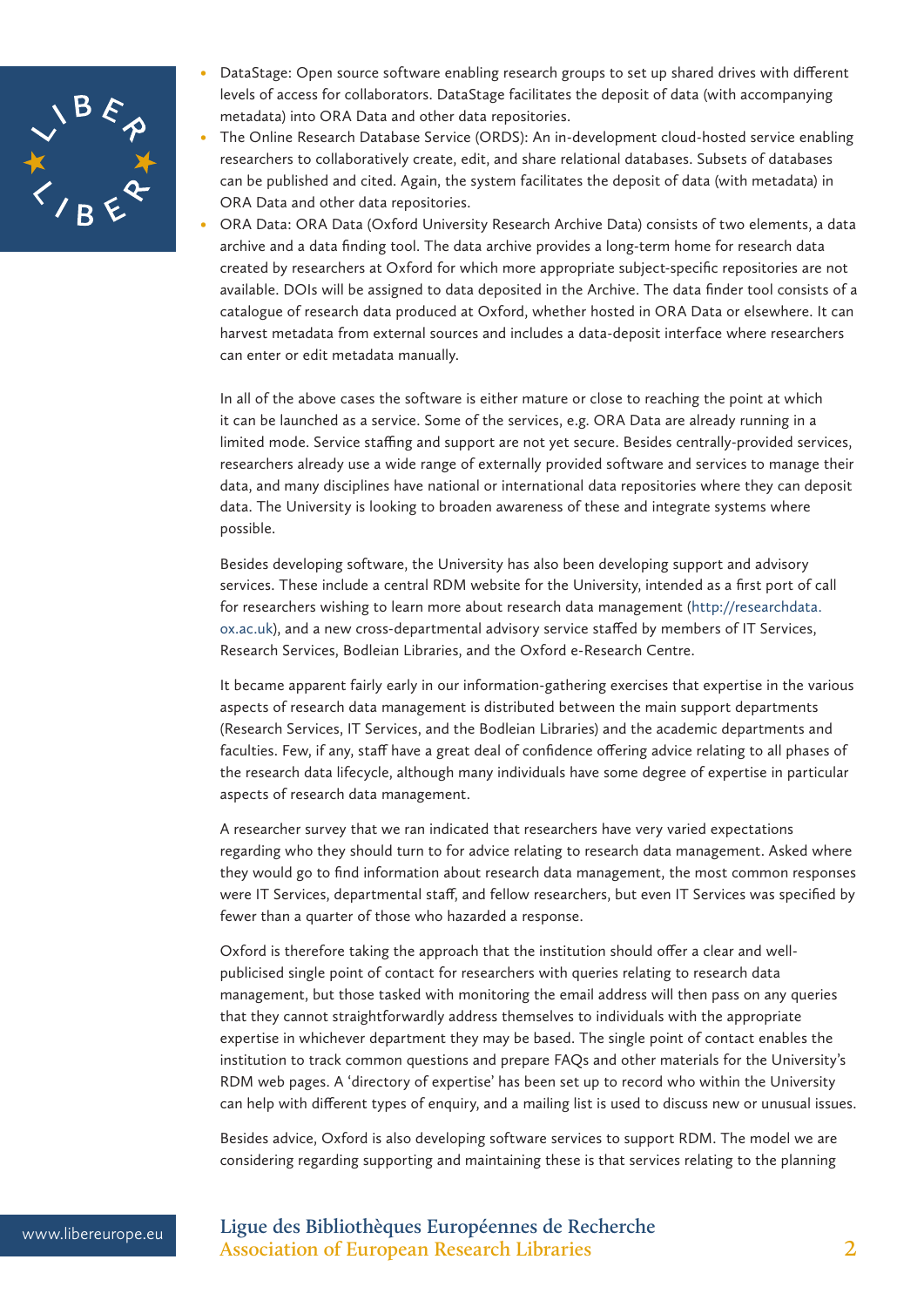

and bidding phases of the research data lifecycle should be overseen by Research Services, services primarily relating to research data management during the 'live' phase of a project (such as the ORDS) should be managed by IT Services, and services relating to the post-project data curation, preservation, discovery and access (e.g. ORA Data) should be managed by the Library Services, who have the most experience in dealing with this sort of information.

The University is still considering how to address the long-term financial sustainability of the services it is implementing. It is likely that each service will have its own resourcing arrangements, so that those services that have the potential to pay their own way can do so whilst central funding is reserved for obligatory general services that have little possibility of recouping their costs by other means. This modular approach will hopefully also enable new services to be added or existing services removed in response to demand, without disrupting other aspects of the infrastructure.

#### **Policies**

The University of Oxford Policy on the Management of Research Data and Records was ratified in July 2012. It was developed by Research Services in collaboration with the other support departments and is 'owned' by the University's Research and Information Sub-Committee, a sub-committee of the University Research Committee. It is a high-level policy that explains the rationale for research data management and defines the responsibilities of researchers and of the University in supporting researchers. The policy refers to the University's 'obligations under research funders' data-related policy statements and codes of practice to ensure that sound systems are in place to promote best practice, including through clear policy, guidance, supervision, training and support. It also recognises, however, that the motivation to manage research data well is not merely derived from the need to conform to funding mandates, but additionally that 'research data are valuable to researchers for the duration of their research, and may well have long-term value for research, teaching and for wider exploitation for the public good, by individuals, government, business and other organisations.'

The Policy specifies that research data and records should be:

- a. Accurate, complete, authentic and reliable;
- b. Identifiable, retrievable, and available when needed;
- c. Secure and safe;

d. Kept in a manner that is compliant with legal obligations and, where applicable, the requirements of funding bodies and project-specific protocols approved under the University Policy on the Ethical Conduct of Research Involving Human Participants and Personal Data

e. Able to be made available to others in line with appropriate ethical, data sharing and open access principles.'

The Policy states that the minimum retention period for research data and records is 'three (3) years after publication or public release of the work of the research', but also notes that in many cases researchers will want to preserve their data for longer, and that if funder policies require data to be kept for longer, it is their requirements that have precedence.

The University Policy places the responsibility on researchers to develop and document clear data management procedures for their research, including enabling post-project curation. The University, meanwhile, is responsible for providing access to 'services and facilities for the storage, backup, deposit and retention of research data and records', providing 'training, support and advice', and providing 'the necessary resources to those operational units charged with the provision of these services, facilities and training.'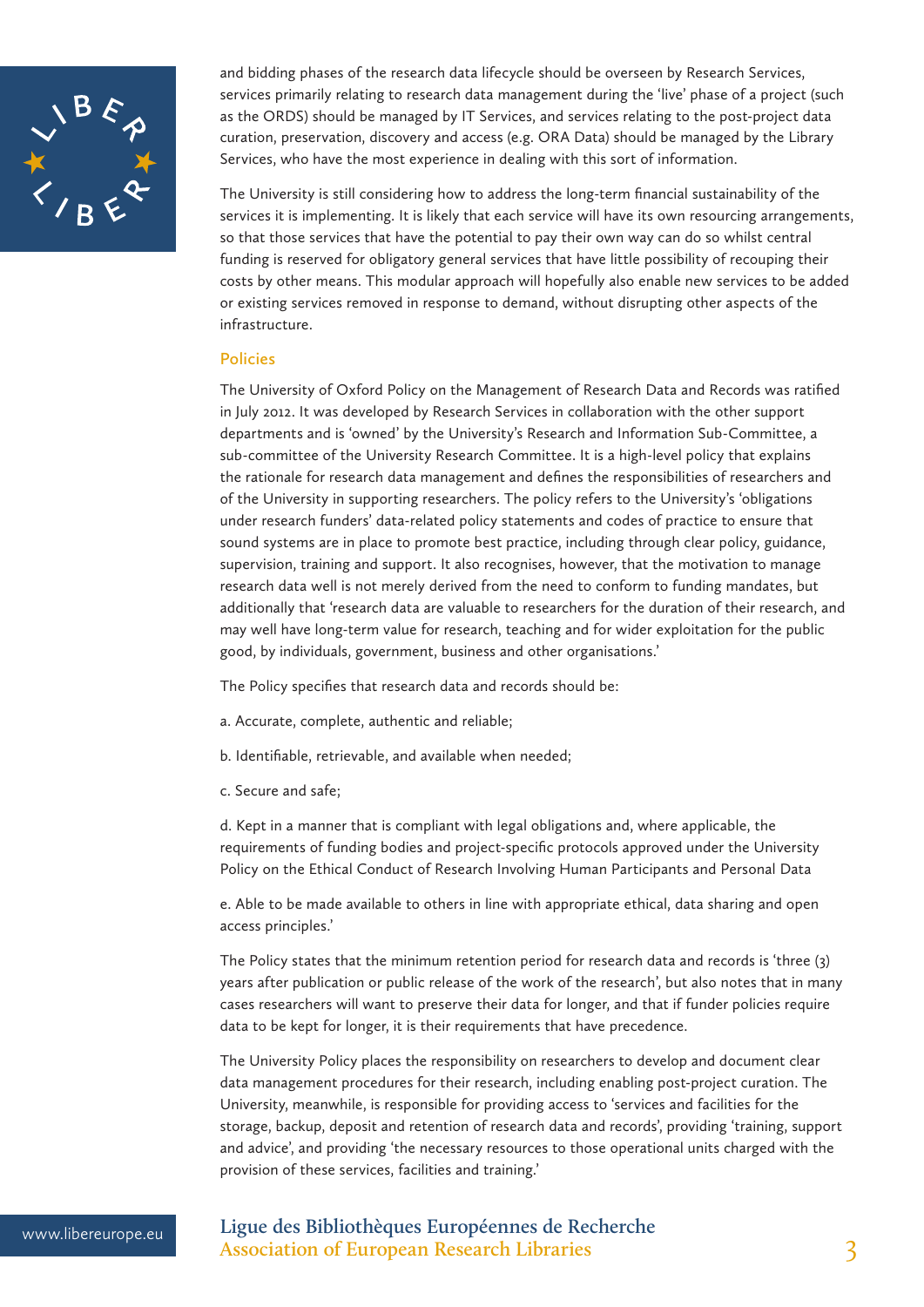

The Policy is available via Oxford's central Research Data Management Website, at http:// researchdata.ox.ac.uk/university-of-oxford-policy-on-the-management-of-research-data-andrecords.

## 4 What kind of support services are provided to researchers?

The University already offers researchers advice and support with several aspects of research data management [see above] and is working to improve the skills and expertise of support staff as well as researchers.

A number of interviews with and surveys of researchers have been conducted over the last few years. The largest survey was the University-wide Research Data Management Survey conducted in November and December 2012. Smaller surveys have sought to understand the RDM training needs of scientists, current practices and requirements in the Humanities Division, the confidence of support staff when dealing with RDM questions from researchers, departmental practices and challenges, and requirements-gathering surveys and interviews for individual services.

Several of the RDM projects at Oxford have worked with specific researchers and research groups, particularly in relation to the development of software tools. Projects have included collaborations with heart scientists generating large three-dimensional images of hearts (and derived data), with classicists studying sites of economic activity in the ancient world, with researchers analysing 20th century human migration data, and a range of others. That said, much of the development that has taken place has focused on 'generic' solutions that can be applied across disciplines. The involvement of particular research groups has, until recently, tended to be largely focused around requirements gathering and feature prioritisation, testing, and validation.

Thus far most development of research data management expertise amongst staff has come about due to their involvement in the projects we have run (which have been a learning experience for us all) rather than through specific training programmes, although we are now starting to consider how best to train subject librarians.

## 5 What kind of infrastructure is provided?

As previously indicated, the focus of the Oxford RDM projects has been on developing software services along with guidance and training for researchers. Efforts have been directed across the full research data lifecycle. In most cases the software is either mature or close to reaching the point at which it can be launched as a service. The initial set of services for RDM should cover data management planning, relational database support for researchers during the live and post-project stages of their research, assistance with documentation, data registration and preservation, and data sharing and publication (to enable re-use). A particular focus has been on ensuring that data and metadata can be passed from one component to another to improve metadata quality and minimise the amount of manual input required of researchers themselves. The software services have been developed in-house, but that does not mean that the university will not consider supplementing them, or even replacing them, with externally-developed or commercial solutions in future if such solutions are deemed preferable.

Most of the services being developed are intended for principal investigators based at the University of Oxford and their collaborators (regardless of where their collaborators are based). Data held in the systems under development can be shared between a specific group of individuals or opened to the general public if required or so desired by the researchers responsible for the data.